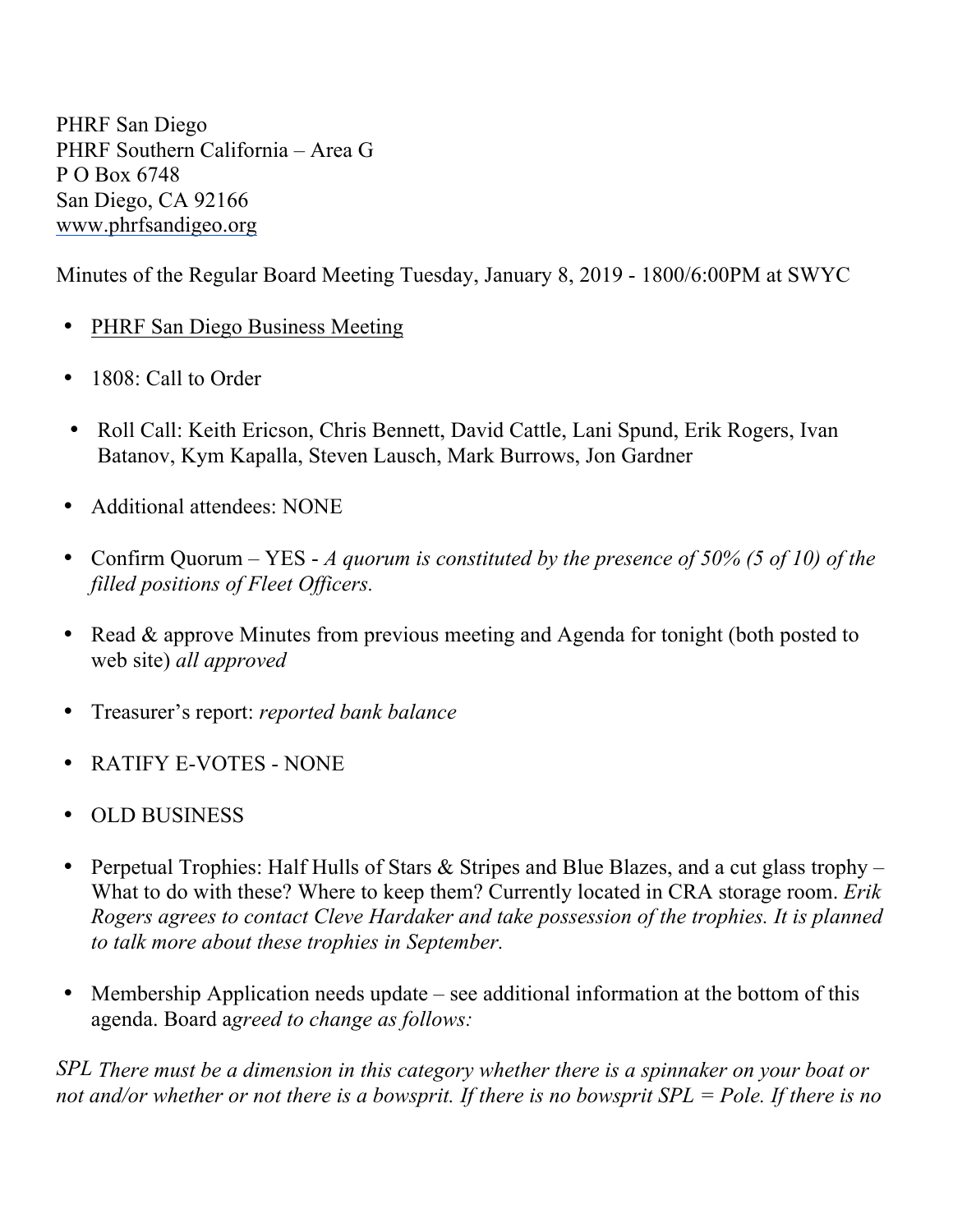*Pole SPL = J. The horizontal distance from the foreside of the mast at the deck to the tack point on the forward end of the bowsprit pole with the pole extended to its fullest length. For fixed bowsprit the distance is to the tack point of the sail.*

*ISP There must be a dimension in this category whether there is a spinnaker on your boat or not and/or whether or not there is a bowsprit. The vertical distance from the top of the spinnaker hoist height to the chain plate at the deck abeam of the mast. On a Masthead boat the ISP is about the same as I. On a Fractional boat the ISP is about the same as I. On a boat with a Fractional Jib and a Masthead Spinnaker the ISP is greater than I - up to where the spinnaker attaches near the top of the mast.* 

*Add this definition - LOA is length of the hull without appendages.* 

- NEW BUSINESS
- From Fleet Chair: I would like us to consider a proper Google Apps subscription, so the phrfsandiego.org emails are kept separate from our personal ones. It will also give us Google Drive storage for documents. This is the best way to ensure continuity between officers. *Google Apps will cost \$5 per user per month (about \$50 per month). Vote: YES unanimous.*
- From Fleet Chair: discussion about creating clear instructions for new members and internal process for application review – *not discussed beyond Membership application above.*
- Configuration, formerly Corinthian, Adjustments see additional information at the bottom of this agenda. *Chief Handicapper recommends deferring this. Individual boats can go to PHRF SoCal to get one of these ratings. Vote: YES unanimous.*
- US Patriot Sailing should boats certified under this name be allowed to have free membership like active duty enlisted? *Extend free membership to this military group – Vote – YES unanimous.*
- o STANDING REPORTS
- Fleet Chairman: *No Report*
- Vice Chairman: *No Report*
- Chief Handicapper/Assistant Chief Handicapper: *No Report*
- Fleet Secretary: *No Report*
- Roster Secretary: *confirming any new members of the board contact info*
- Data Systems Officer: *made some changes to data base, more changes coming*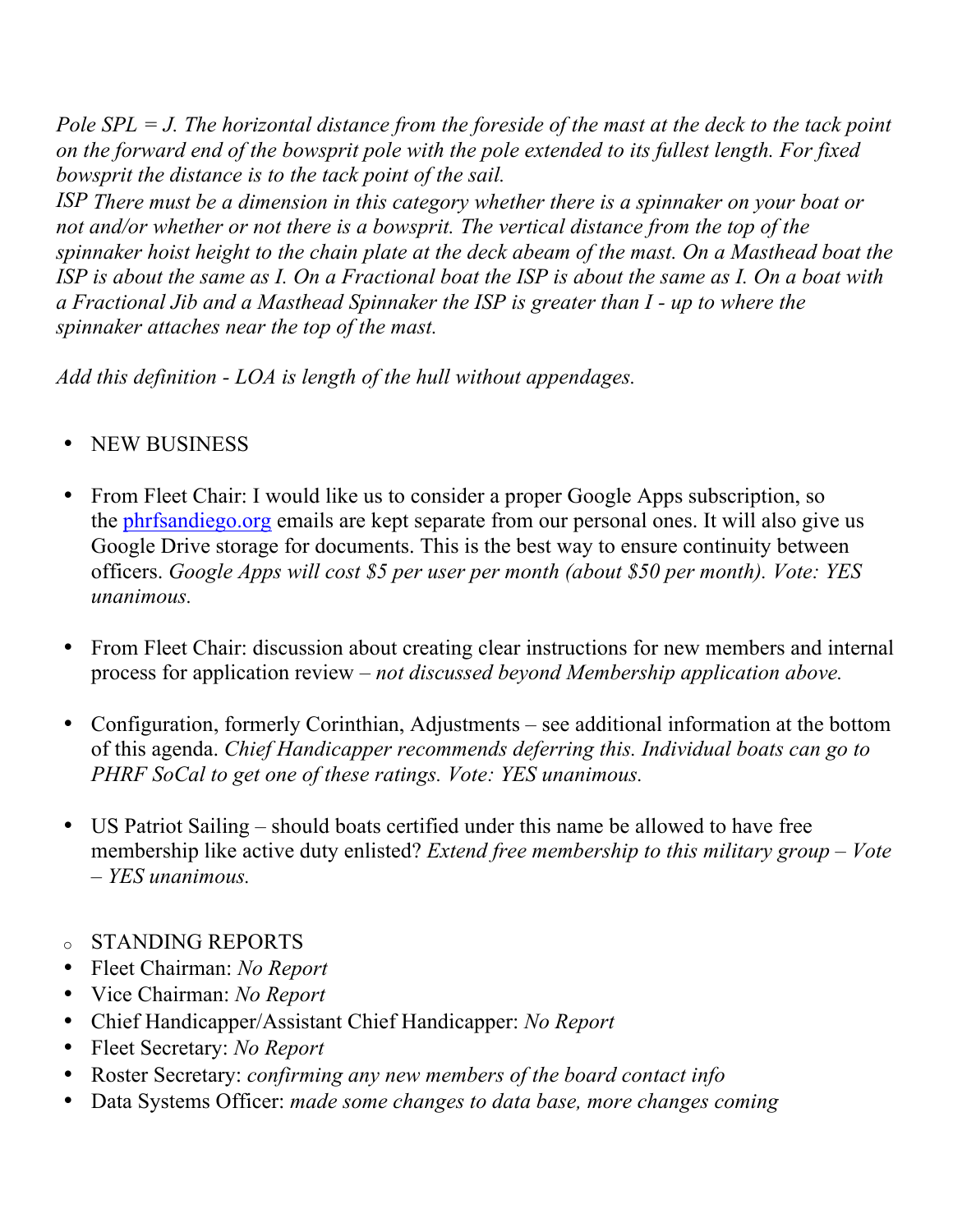- Fleet Scorer: *Class breaks description on web site needs to be updated*
- Public Relations: *No Report*
- Treasurer: *No Report*
- Past Fleet Chairman: *will contact yacht clubs about handicappers who have recently not been attending*
- Next Meeting: February 12, 2019
- 1914 Adjourn PHRF San Diego Business Meeting
- 1900 HANDICAPPING BUSINESS MEETING
- Call to Order 1920
- Additional attendees: Michael Rose Patriot Sailing, Randy Ames Liberty
- Handicappers: Erik Rogers, Jon Gardner, Gerral David, Charlie Jenkins, Mark Thaidigsman
- Confirm Quorum YES *A quorum is constituted by the presence of a quorum of the Executive Board plus representation by a minimum of 3 SDAYC member clubs and a minimum of 3 of the current classes. The Fleet Executive Board can be counted for the purpose of ensuring representation of either the 3 SDAYC member clubs or the 3 classes.*
- RATIFY E-VOTES
- Komet, proposed rating 135/135/135 Voting started 12/7/18. Voting completed 12/11/18. Passed. YES 9, NO 0. Motion by David Cattle, second by Joe Saad, voting YES: Kym Kapalla, Gerral David, Keith Ericson, Joe Saad, Ivan Batanov, Chris Winnard, Erik Rogers, Jon Gardner, and Charlie Jenkins. *Approved unanimously*
- TEMPORARY RATINGS ABOUT TO EXPIRE *A Temporary Rating may be provided by Chief handicapper in the event a handicap is requested to race in an upcoming race which will take place before a meeting, and the board is unable to vote on the rating (Prior to race). The request should be email approved or voted on at next board meeting to make permanent. In the event at a board meeting where an owner has submitted an application, fees are paid, but the Board believes it does not have sufficient data or information to accurately rate a boat, a Temporary rating may be provided with the understanding the owner should submit race results during the three months to show data, to verify the Temporary Rating. Temporary rating may be adjusted after review of results. In the event*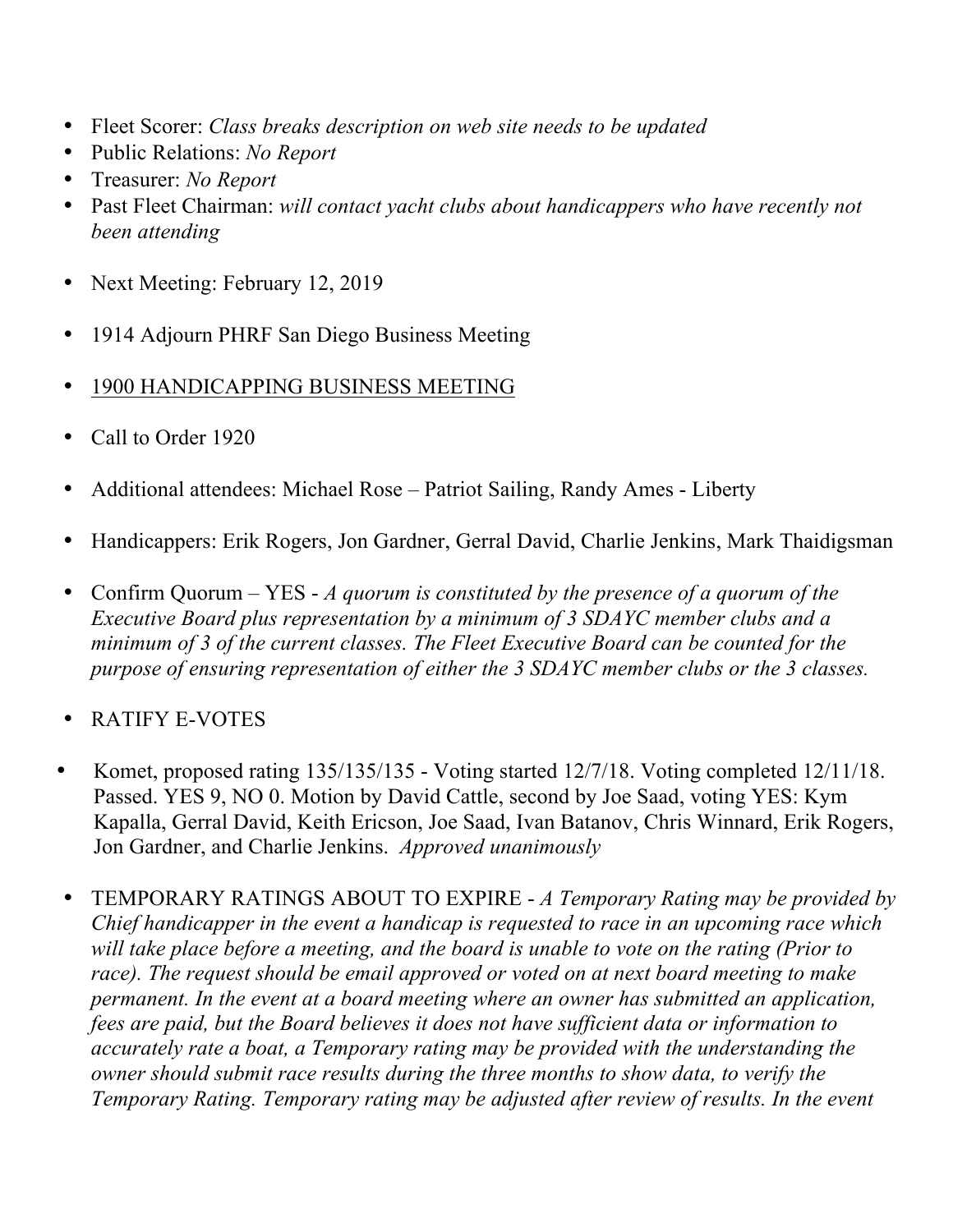*the data is not provided the temporary rating will be considered expired at the end of 120 days. A new complete application (Minus Fees) will need to be presented to board to have the boat considered again for a PHRF certificate. The Chief Handicapper may, at his or her discretion, renew the Temporary Rating twice.*

- Hunter 326 162/162/162 expires 01/09/19 *make permanent – Vote – YES 13, NO 0, Abstain 0*
- Dencho Marine Kernan 44 -21/-27/-36 expires 01/09/19 *extend rating until 03/09/19*
- Santa Cruz 37 Mh 36/30/27 expires 01/11/19 *make permanent - Vote – YES 13, No 0, Abstain 0*
- J122, 6222 33/30/27 expires 02/12/19 *no action*
- Dehler 34 135/135/135 expires 03/11/19 *no action*
- RATING REVIEW
- Liberty, 77394, Schumacher 30 Second Reading Owner Randy Ames had no additional information to offer - Chief Handicapper recommends - 129/129/126 Vote – YES 12, NO 0, Abstain 1 *First Reading: currently has two certificates - one Fractional Spinnaker and one Masthead Spinnaker both with an oversized pole - pole 13.1, J 11.4 - both show SPL as zero but should be 13.1 - both show ISP as zero but should have some dimensions - from owner Randy Ames: I have analyzed the data concerning our (Liberty's) performance over the past several years. I would like to make a presentation at the November 13th meeting. Can you put me on the agenda? Owner Randy Ames presented data. Chief Handicapper recommends +3/+3/+0 for Masthead rating 129/126/123 Vote: YES 7, No 0, Abstain 3. This is the first reading, which maybe reviewed by email or at the Regular meeting in January.*
- Nereid, 28590, C&C 115 Chief Handicapper suggests taking another look *action item for Chief Handicapper to bring us more info next month*

**NEW BOATS -** 1. Application received by Roster Secretary at least 7 days before meeting. 2. Application complete. 3. Sail number properly obtained from U S Sailing or regionally from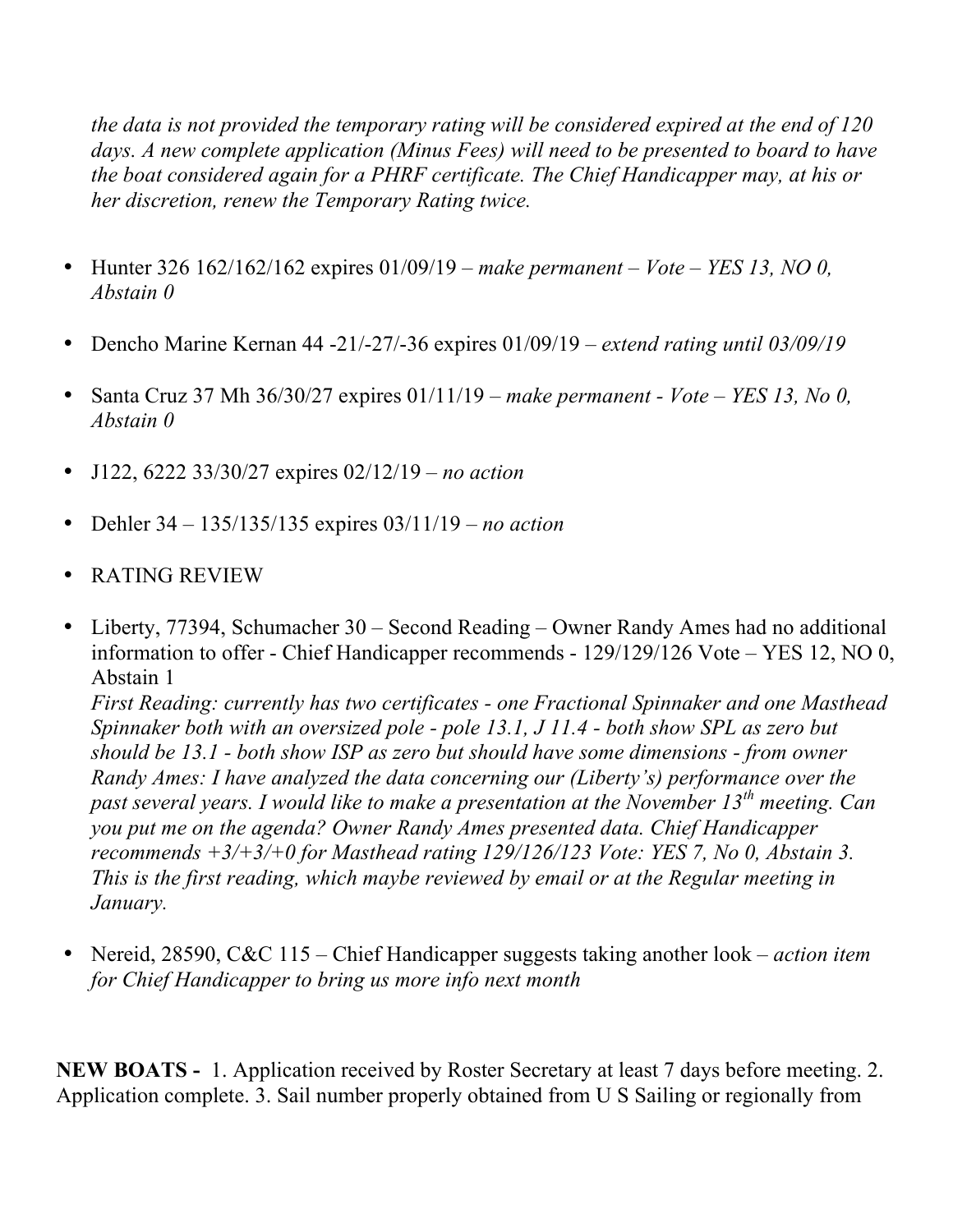SCYA. 4. Dues paid 5. If the yacht is also certified by PHRF SoCal then PHRF SD will also submit to PHRF SoCal an Area G rating.

- Zero Gravity, 7219, Soto 40 not with PHRF SoCal *Chief Handicapper compared this boat to the Farr 400 being very similar in all dimensions. Farr 400 rates -3/-12/-18. Chief Handicapper recommends -3/-9/-12. CRA Handicapper suggests comparing to J125 rated at +3/-6/-9. temporary rating -3/-9/-12 Vote – YES 11, NO 0, Abstain 1*
- Daisy, 77158, Non Such 30 not with PHRF SoCal *Chief Handicapper recommends temporary rating 186/180/180 – Vote – YES 13, NO 0, Abstain 0*
- Peligroso, 55555, Kernan 70 not with PHRF SoCal *Chief Handicapper Recommends temporary rating -96/-102/-102 Vote – YES 11, No 1, Abstain 1*
- Patriot, 004, Dart Chief Handicapper issued a temporary rating 120/111/105
- OLD BOATS NONE
- Next Meeting: Regular meeting February 12, 2019
- 2102 Adjourn Handicapping Meeting
- AREA G BUSINESS MEETING
- Call to Order 1915
- Choose Area G members for 2019 Ivan Batanov, David Cattle, Lani Spund, and Mark **Burrows**
- Roll Call: Ivan Batanov, David Cattle, Lani Spund, Mark Burrows
- Confirm Quorum YES *A majority of the Area Board members are required to form a quorum and to conduct business. All official actions of the Area Board which concern Ratings or Rating Reviews shall be conducted pursuant to Rules 1.5 and 4.5 of the Rules. All other official actions of the Area Board require a majority vote by the members who are present, provided there is a quorum at the time of the vote. Members: Ivan Batanov, David Cattle, Lani Spund, and Mark Burrows*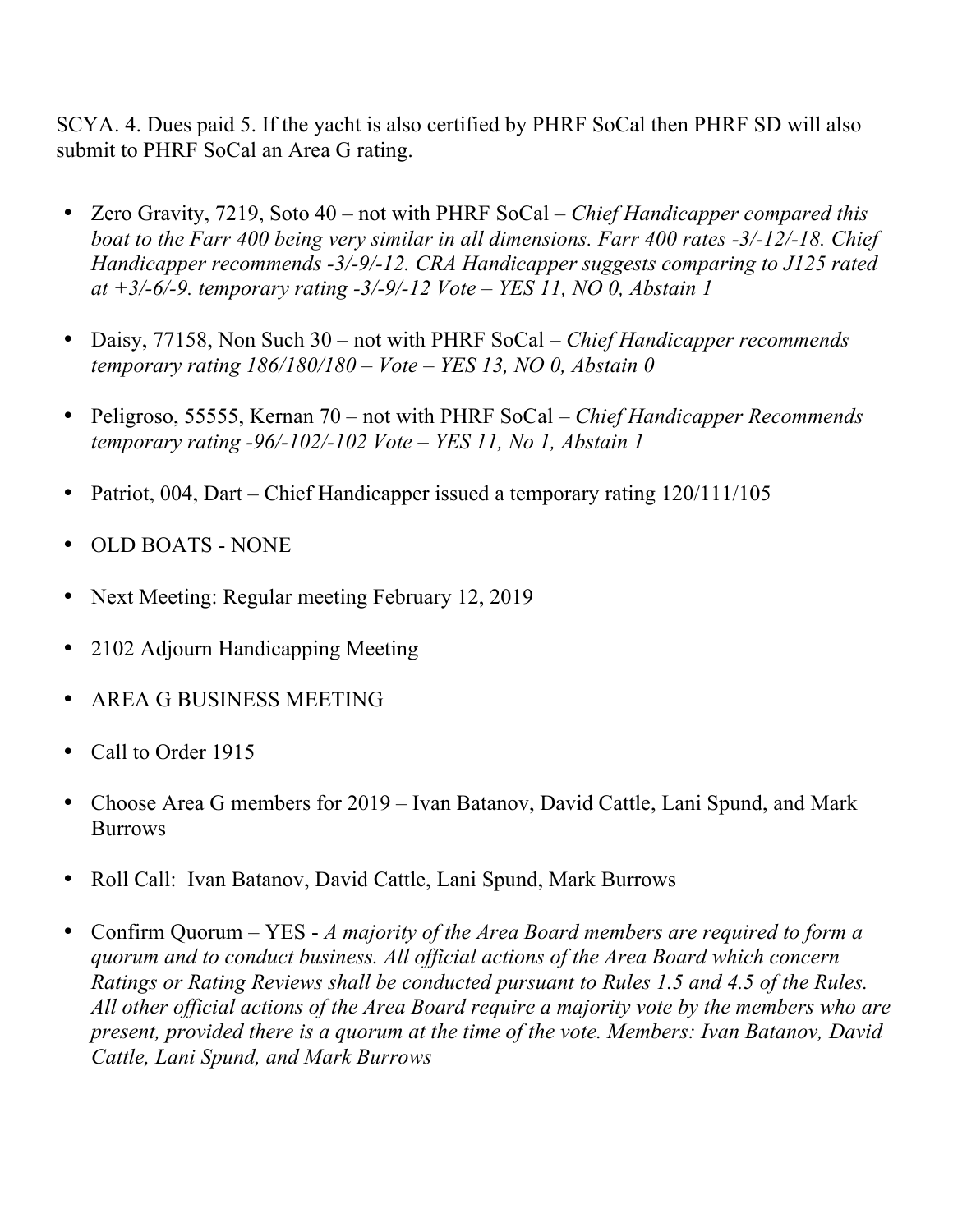- OLD BUSINESS NONE
- NEW BUSINESS NONE
- Next Meeting: Regular meeting February 12, 2019
- 1918 Adjourn Area G Meeting

Additional information about Membership Application:

## PHRF SD Applications Instructions

These still need more attention so I suggest changing further how they read. I suggest action soon since we keep getting so many applications with ISP and SPL as zero or seemly wrong even though we seem to talk about it at every meeting.

Currently reads:

SPL If there is no bowsprit SPL = Pole. The horizontal distance from the foreside of the mast at the deck to the tack point on the forward end of the bowsprit pole with the pole extended to its fullest length. For fixed bowsprit the distance is to the tack point of the sail.

ISP Whether or not there is a bowsprit, the vertical distance from the top of the spinnaker sheave to the shear line abeam of the mast.

## Change to:

SPL *There must be a dimension in this category whether there is a spinnaker on your boat or not and/or whether or not there is a bowsprit.* If there is no bowsprit SPL = Pole. If there is no Pole  $SPL = J$ . The horizontal distance from the foreside of the mast at the deck to the tack point on the forward end of the bowsprit pole with the pole extended to its fullest length. For fixed bowsprit the distance is to the tack point of the sail.

ISP *There must be a dimension in this category whether there is a spinnaker on your boat or not and/or whether or not there is a bowsprit.* The vertical distance from the top of the spinnaker sheave to the shear line abeam of the mast. *On a Masthead boat the ISP is usually the same as I*. *On a Fractional boat the ISP is usually the same as I. On a boat with a Fractional Jib and a Masthead Spinnaker the ISP is greater than I - up to where the spinnaker attaches near the top of the mast.* 

Additionally on a slightly different topic - LOA - Boats with extendable/retractable bowsprits must measure LOA to the length of the extended bowsprit - if we don't do this the PF will be inconsistent for boats with and without extendable bowsprits. LOA is included in formula for PF. Or the other way around which seems less consistent do not count bow sprit in LOA.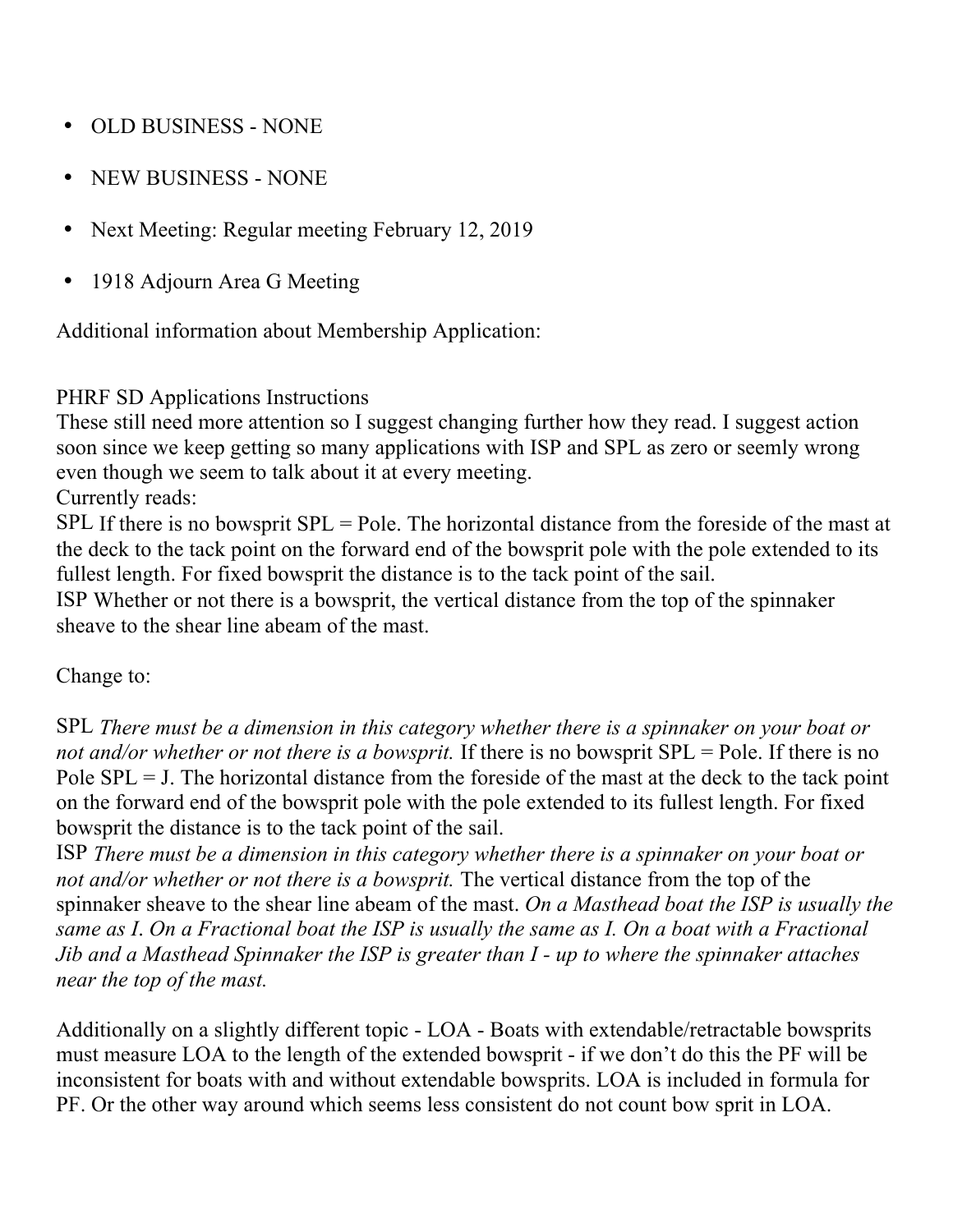Additional Information concerning Configuration, formerly Corinthian, Adjustments:

Please see attached and below. After review I don't see any active local racers and don't have any objections to these boats going to SoCal Board for the current "Configuration" (Corinthian has been changed to Configuration) adjustments. I have also attached the current revised Corinthian adjustment list.

As I'm sure you are aware, the procedure is for the Local Boards to determine if a boat qualifies, then that boat will go to the Area Board for actual adjustments. Please let me know if you believe any of the boats should not be allowed to go forward,

Thanks,

## **David Cattle**

**From:** PHRF <fleetoffice@phrfsocal.org> **Sent:** Wednesday, November 21, 2018 12:10 PM **To:** David - Cattle Su**bject:** FW: PHRF 2018 Area G Corinthian members

Hi David – Thank you for making the trip up to be a part of last night's meeting. I look forward to working with you next year!

As of this morning, the Renewal Application and New Member Applications are up and running!

The attached is a list of boats for G. The following are your guidelines for review. Once complete by your Area Board, please send me a list identifying up or down. As we receive requests for other boats, I will be sending those to you too.

*Approval of the Configuration Adjustments for each such applicant shall be at the discretion of the Area Board, but such approval shall not be unreasonably withheld. In evaluating each boat, the Area Board shall consider whether the boat is a cruising-oriented boat rather than a boat configured for racing, using various factors including, but not limited to the following (these factors shall be used as a guide for the Area Board's consideration of each boat, but are not necessarily determinative of eligibility):*

- · *Is the boat configured as it was originally delivered when new?*
- · *Has the boat been actively campaigned as a race boat?*
- · *Does the boat have a roller furling main?*